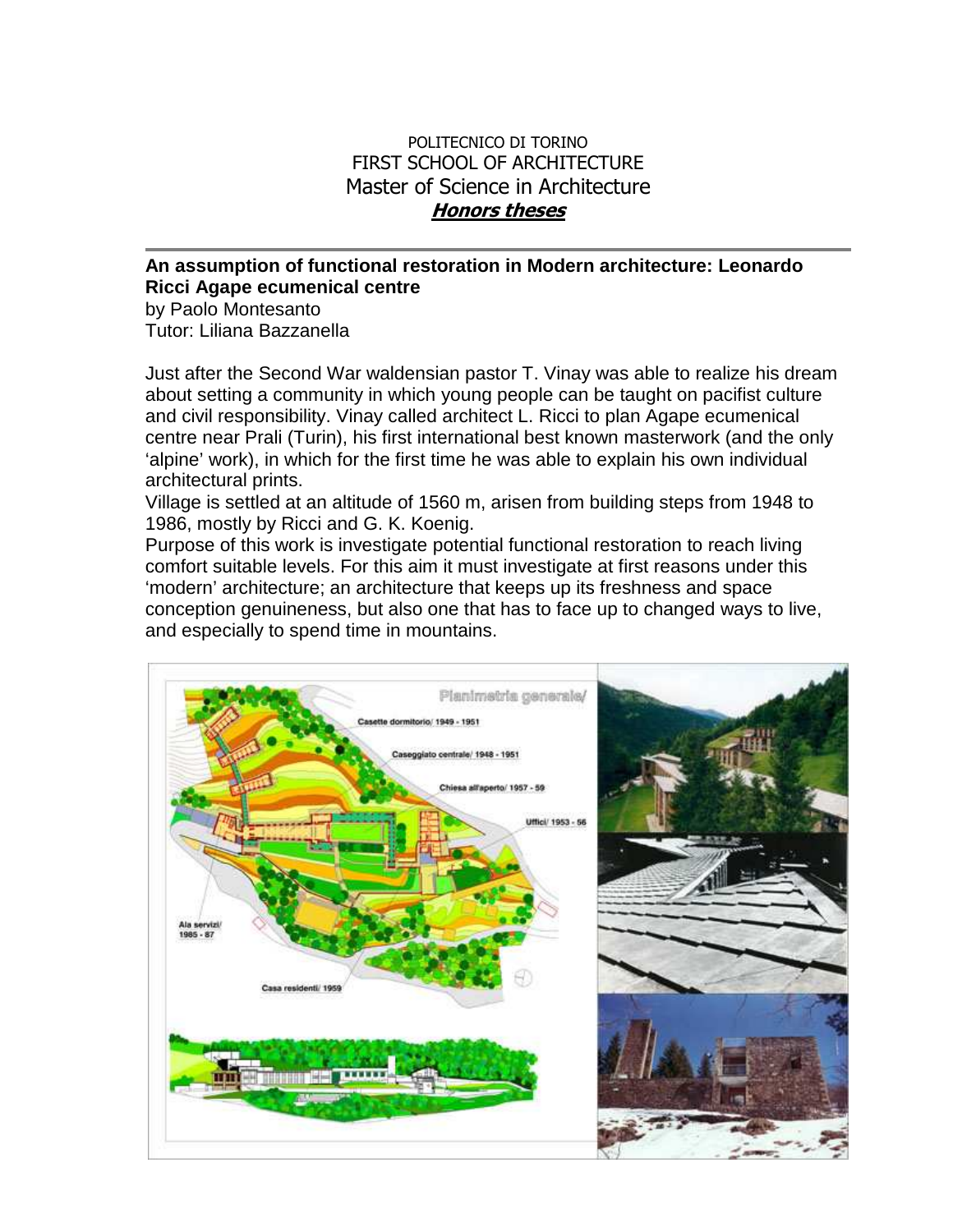Originality of planning, novelty in space conception - so that it could be the most use affordability - and originality in interpretation on communitarian buildings tradition (Aalto, Scharoun, the Italian Rationalism) make up Agape architecture. Ricci planning starts from those cultural references to write a own architectural syntax, also using F. L. Wright lexicon, but doing it from the view of the organic architecture as it was taught by Michelucci and the best known 'Florentine school'.

Under Agape modernity (its architecture agrees with most of the B. Zevi seven principles or "antirules" to codify the language of modern architecture) there is a fine space planning, with the purpose to please community daily activities, but also a tight link between internal and external spaces, realized by an endless spatial ambiguity. Technological choices are sophisticated, although a very simple building materials choice (mostly founded on place, as stones an wood).

Approaching a building by a restore planning needs a deep knowledge, especially on its cultural references. For this reason it was necessary a research on whole the records and literature (mostly in archives or private funds); and a comparison between photos taken during building stages and current structures, and obviously carrying out a global surveys, so that this work is the most comprehensive about Agape architecture.